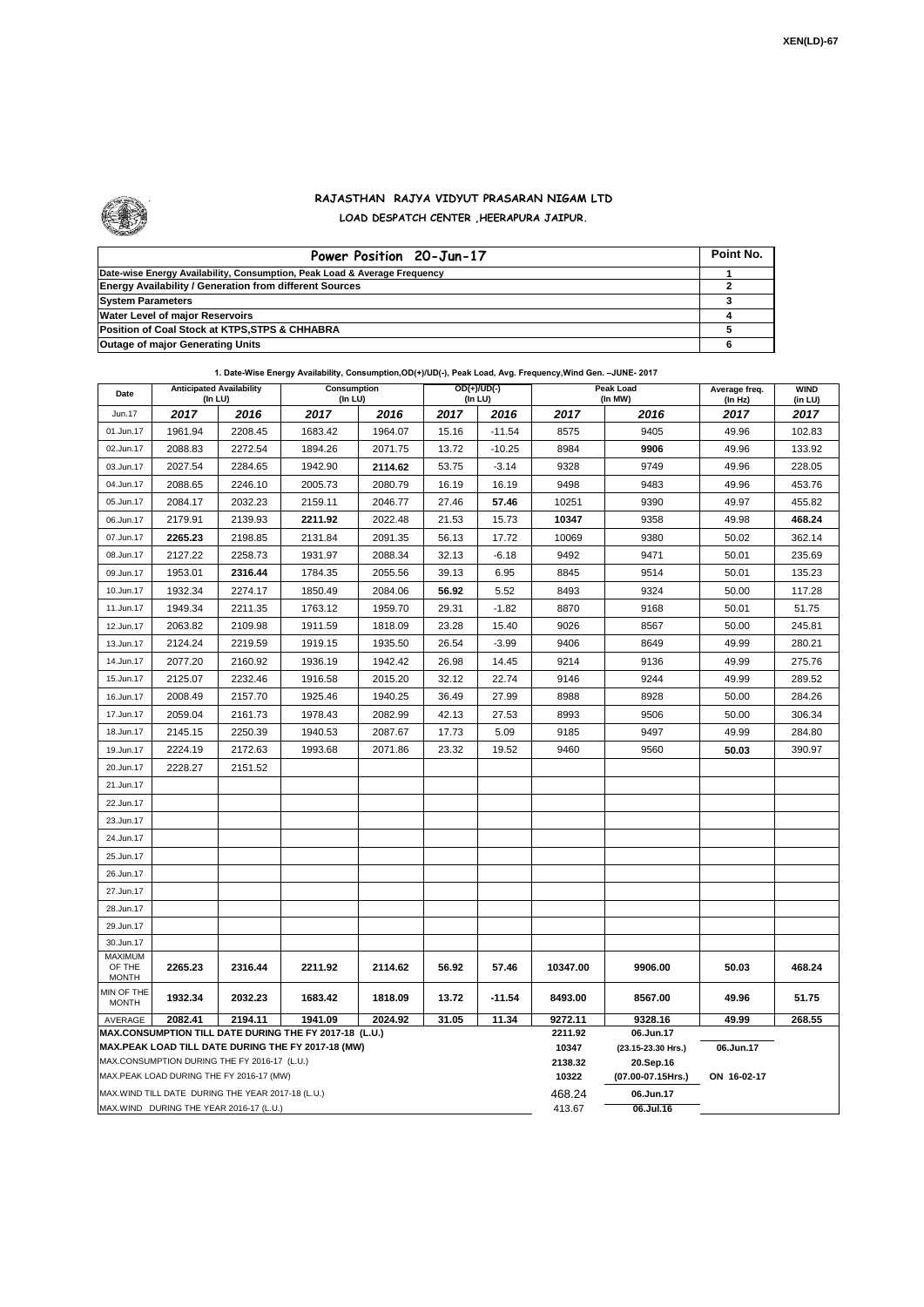| 2. Anticipated Availability/Generation From Different Sources |  |  |  |  |  |  |
|---------------------------------------------------------------|--|--|--|--|--|--|
|---------------------------------------------------------------|--|--|--|--|--|--|

| S.No.               | (In LU)<br>Sources Available to Rajasthan / Installed            | Prior            | <b>Prior</b>     | Actual            |
|---------------------|------------------------------------------------------------------|------------------|------------------|-------------------|
|                     | Capacity as on 30.09.2016                                        | assessment of    | assessment of    | Energy            |
|                     | (In MW)                                                          | Avail. For next  | Avail.           | <b>Received</b>   |
|                     |                                                                  | Day              |                  |                   |
|                     |                                                                  |                  | 19-Jun-17        |                   |
| 1<br>$\overline{2}$ | KTPS (1240/1240)<br>STPS (1500/1500)                             | 130.00<br>55.00  | 176.00<br>55.00  | 134.69<br>45.24   |
| 3                   | DHOLPUR GAS CCPP (330/330)                                       | 0.00             | 0.00             | 0.00              |
| 4                   | RAMGARH (273.5/273.5)                                            | 32.00            | 45.00            | 44.55             |
| 5                   | RAPP-A(200/200)                                                  | 38.00            | 38.00            | 40.13             |
| 6                   | MAHI (140/140)                                                   | 0.00             | 0.00             | 0.00              |
| 7                   | CHAMBAL (RPS+JS) (135.5/271)                                     | 0.00             | 0.00             | 0.00              |
| 8                   | GIRAL LIGNITE (250/250)                                          | 0.00             | 0.00             | 0.00              |
| 9<br>10             | CHHABRA TPS 1000/1000)<br>ADANI (TPS) + KALISINDH (TPS)          | 218.00<br>420.00 | 218.00<br>420.00 | 184.87<br>310.32  |
|                     | (1200+1200/1320+1200)                                            |                  |                  |                   |
| 11                  | WIND FARM (3980.40/4119.15)                                      | 350.00           | 320.00           | 390.97            |
| 12                  | SOLAR POWER(737.70/1295.70)                                      | 0.00             | 0.00             | 0.00              |
| 13                  | CAPTIVE POWER PLANTS                                             | 0.00             | 0.00             | 0.00              |
| 14                  | REGIONAL (INTRA STATE) O.A. (VLTPS)                              | 0.00             | 0.00             | 0.00              |
| 15                  | OPEN ACCESS                                                      | $-66.18$<br>3.00 | $-57.12$         | $-57.29$          |
| 16<br>17            | BIOMASS - (101.95/119.25)<br>BARSINGHSAR LTPS(250/250)           | 54.00            | 6.00<br>54.00    | 3.43<br>45.29     |
| 18                  | RAJWEST (1080/1080)                                              | 229.00           | 223.00           | 127.18            |
|                     | <b>TOTAL (A): 1-18</b>                                           | 1462.82          | 1497.88          | 1269.38           |
| 19                  | <b>BBMB COMPLEX</b>                                              |                  |                  |                   |
|                     | a) BHAKRA(230.79/1516.3)                                         | 36.54            | 36.62            | 36.55             |
|                     | b) DEHAR (198/990)                                               | 28.18            | 29.33            | 29.17             |
|                     | c) PONG (231.66/396)                                             | 11.54            | 15.87            | 11.01             |
|                     | TOTAL: a TO c<br><b>CENTRAL STATIONS</b>                         | 76.26            | 81.82            | 76.73             |
| 20                  | d) SINGRAULI<br>(300/2000)                                       | 80.32            | 81.23            | 72.93             |
|                     | e) RIHAND<br>(310.24/3000)                                       | 101.02           | 101.02           | 93.09             |
|                     | f) UNCHAHAR-I(20/420)                                            | 3.17             | 0.00             | 1.10              |
|                     | q) UNCHAHAR-II& III(61/630)                                      | 10.65            | 1.08             | 4.63              |
|                     | h) INDIRA GANDHI STPS(JHAJHAR) 0.00/1500)                        | 0.00             | 0.00             | 0.00              |
|                     | i) NCTPS DADRI St-II (43.22/980) + DADRI-TH                      | 5.25             | 0.00             | 2.06              |
|                     | j) DADRI GAS (77/830)                                            | 4.67             | 1.61             | 2.50              |
|                     | k) ANTA<br>(83.07/419)<br>I) AURAIYA                             | 0.00             | 0.00             | 0.00              |
|                     | (61.03/663)<br>m) NAPP<br>(44/440)                               | 0.00<br>9.26     | 0.00<br>9.31     | 0.00<br>9.31      |
|                     | n) RAPP-B<br>(125/440)                                           | 31.69            | 31.69            | 31.69             |
|                     | o) RAPP-C<br>(88/440)                                            | 20.58            | 20.58            | 20.58             |
|                     | p) SALAL<br>(20.36/690)                                          | 4.79             | 4.48             | 4.46              |
|                     | (70.37/720)<br>q) URI                                            | 16.73            | 16.73            | 16.73             |
|                     | r) TANAKPUR<br>(10.86/94)                                        | 1.24             | 1.06             | 1.24              |
|                     | S) CHAMERA –I (105.84/540)                                       | 24.86            | 19.60            | 18.82             |
|                     | t) CHAMERA-II (29.01/300)<br>u) CHAMERA-III (25.21/231)          | 6.98             | 6.98             | 6.98              |
|                     | v) DHAULIGANGA (27/280)                                          | 6.07<br>4.61     | 6.07<br>4.60     | 5.91<br>5.10      |
|                     | w) DULHASTI (42.42/390)                                          | 10.08            | 10.08            | 10.08             |
|                     | x) SEWA (13/120)                                                 | 1.19             | 1.30             | 1.30              |
|                     | y) NJPC (112.00/1500)+RAMPUR(31.808/412.02)                      | 34.13            | 34.13            | 34.13             |
|                     | z) TEHRI (75/1000)                                               | 3.00             | 3.45             | 3.25              |
|                     | aa) KOTESHWR (33.44/400) + PARBATI3 (56.73/520)                  | 20.40            | 19.59            | 24.71             |
|                     | ab) TALA                                                         | 1.35             | 1.38             | 1.38              |
|                     | ac) MUNDRA UMPP (380/4000)                                       | 33.84            | 33.84            | 32.04             |
|                     | ad) SASAN (372/3960)<br>ae) FRKKA+KHLGN+TLCHR (70.18/3940)       | 94.23            | 85.98            | 90.28<br>4.18     |
|                     | af) URS POWER(DADRI TH-I)                                        | 19.46<br>0.00    | 19.83<br>0.00    | 0.00              |
|                     | TOTAL SCHEDULE(a TO af)                                          | 625.82           | 597.43           | 575.18            |
|                     | <b>LOSSES</b>                                                    | $-21.22$         | $-19.96$         | $-23.21$          |
|                     | NET SCHEDULED                                                    | 604.60           | 577.47           | 551.97            |
| 21                  | BILATERAL (REG.) EXCL. BANKING                                   | 26.21            | 26.21            | 26.21             |
| 22                  | <b>BANKING</b>                                                   | $-36.11$         | $-36.11$         | $-36.11$          |
| 23                  | BILATERAL(INTER-REG.). EXCLUDING (ISOA &                         | 114.40           | 109.00           | 114.40            |
| 24                  | <b>BANKING)</b><br>INTER STATE OPEN ACCESS (BILATERAL+IEX)       | 66.18            | 57.12            | 57.29             |
|                     |                                                                  |                  |                  |                   |
| 25                  | INDIAN ENERGY EXCHANGE                                           | $-9.83$          | $-12.78$         | $-12.78$          |
|                     | <b>TOTAL(B): (19 TO 25)</b><br>TOTAL GENERATION (A +B) : 1 TO 25 | 765.45           | 726.31           | 700.98<br>1970.36 |
|                     | OVER DRAWAL (+)/UNDER DRAWAL (-)                                 |                  |                  | 23.32             |
|                     | <b>GRAND TOTAL</b>                                               | 2228.27          | 2224.19          | 1993.68           |
|                     | <b>LAST YEAR</b>                                                 | 2151.52          | 2172.63          | 2071.86           |